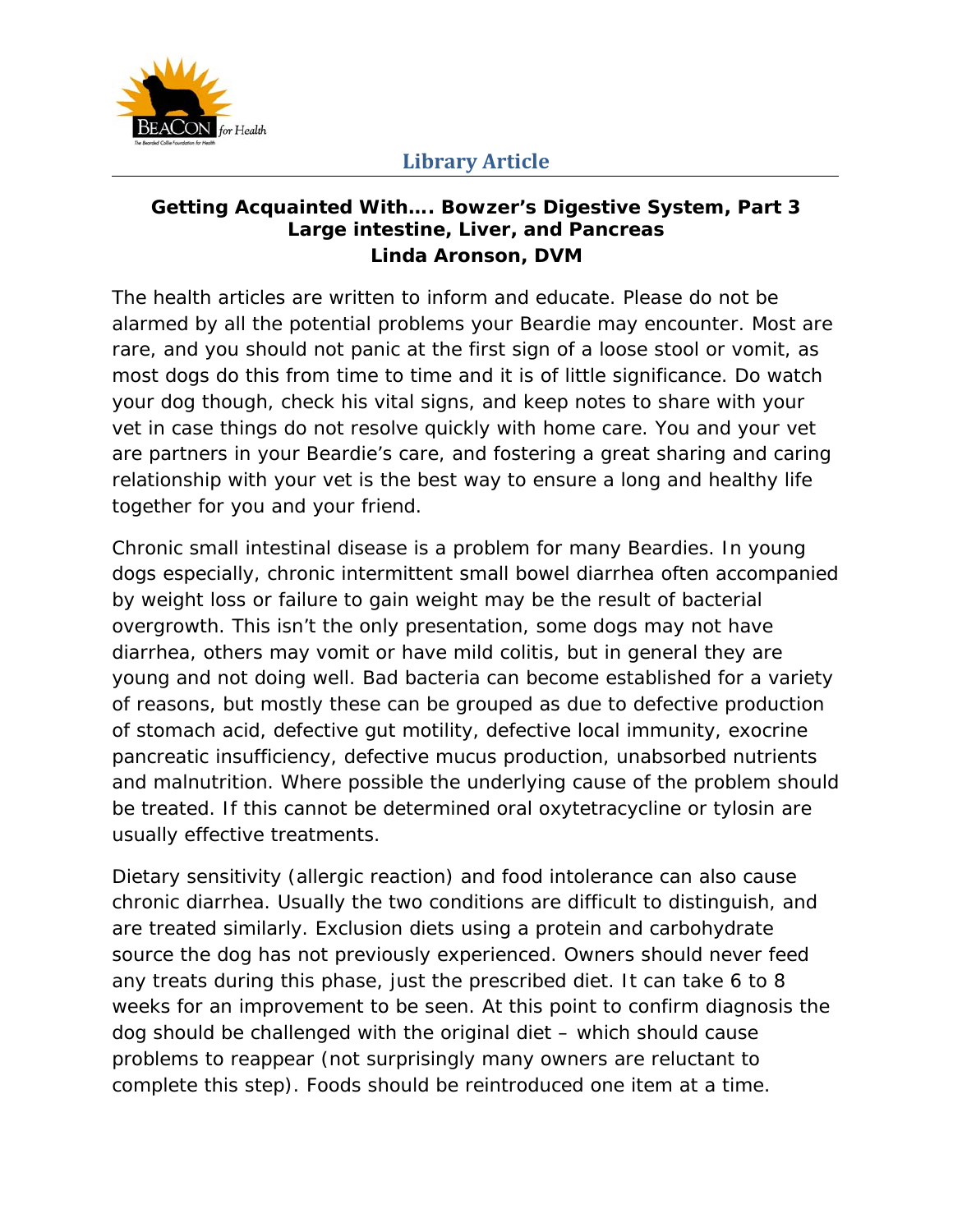

Unfortunately, truly allergic dogs develop allergies to the new ingredients over time. Steroids may help reduce the allergic response. Raw and home cooked diets may also prove successful for these dogs, and evidence of allergy to the grain mites in kibble has recently been reported.

Infiltration of the lamina propria of the small intestine wall is characteristic of inflammatory bowel disease (IBD). In the most common form the invading cells are lymphocytes and plasma cells; less commonly the invading cells are eosinophils. This condition may also co-occur with dietary sensitivity, bacterial overgrowth, giardia, campylobacter and histoplasmosis and other fungal infections as well as lymphosarcoma. Co-existing problems should be addressed. Grossly the intestinal wall may appear normal or thickened, and definitive diagnosis is made from biopsy samples taken during endoscopic examination. Treatment is similar to that for dietary sensitivity. Reducing carbohydrate and/or replacing other sources with rice can be very helpful, as can replacing long chain fatty acids with medium chain ones.

Intestinal lymphangiectasia is a protein losing condition in which flow of lymph from the intestines is blocked, the lymph ducts can rupture and release plasma proteins into the intestines. It may be congenital or acquired, most often subsequent to congestive heart failure. A diet high in good quality protein and low in fat, supplemented with fat soluble vitamins is helpful. Steroids may help relieve clinical signs. Where possible the underlying cause should be treated.

Adenocarcinoma is the most common intestinal tumor, although lymphosarcoma, leiomyoma, leiomyosarcoma, fibrosarcoma and intestinal polyps can occur. Signs of these are vague and progress slowly. Anorexia and weight loss are usually the first signs. Adenocarcinoma usually occurs in the duodenum or large intestine, and may spread locally and sometimes to more distant sites. Mean survival after surgery is about 7 months. Lymphosarcoma usually spreads to the lymph nodes and response to chemotherapy in dogs is poor. Leiomyoma and leiomyosarcoma are tumors of the muscle wall, and if you can resect the tumor this is usually curative as they rarely metastasize.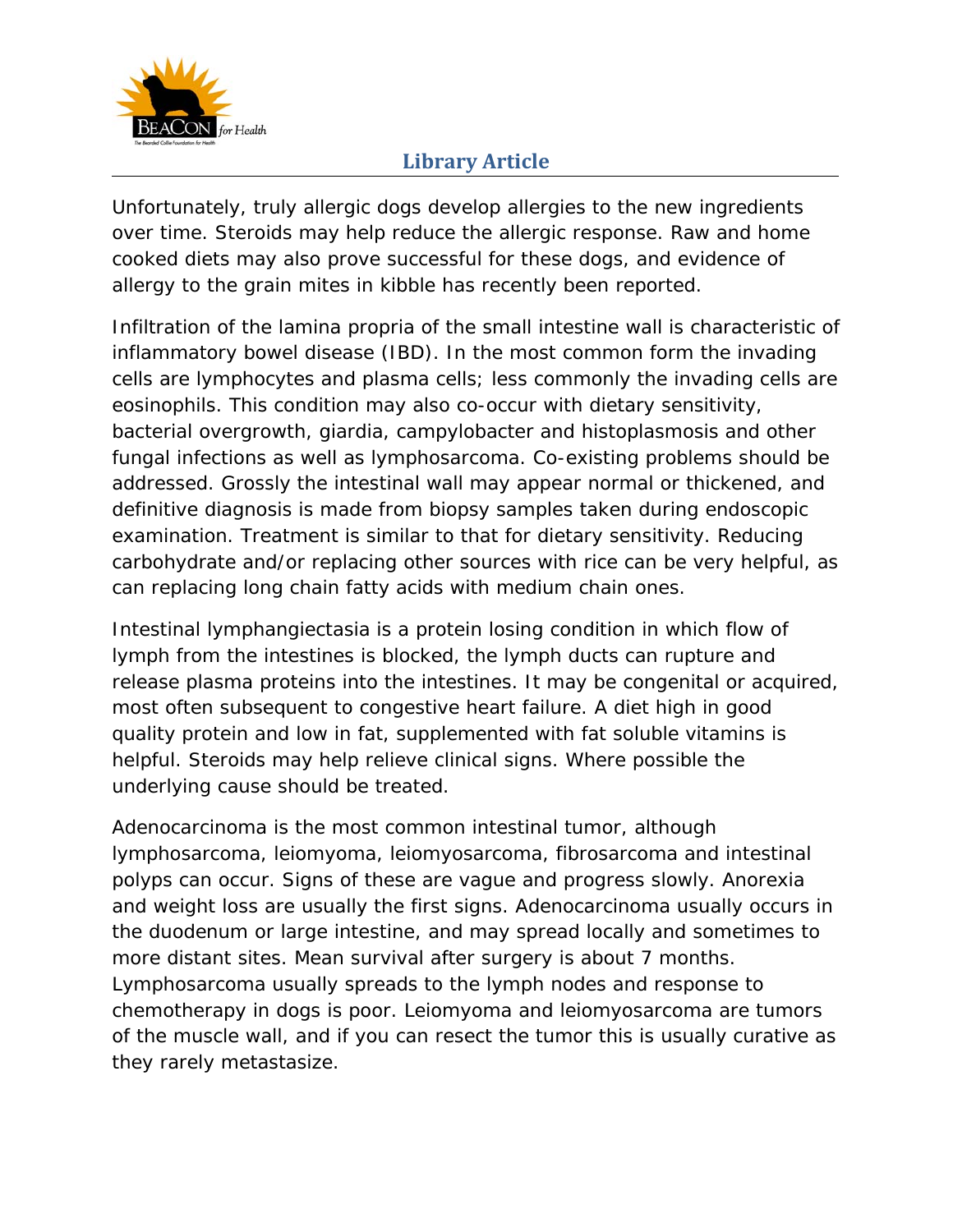

The large intestine is between 28 and 90 cms in dogs, and runs from the end of the ileum to the anus. There are three sections. The cecum is a 8 to 30 cm long pouch off the colon shortly after it leaves the ileum. The colon has two distinct bends as it passes through the abdomen to the rectum. The cell layers of the wall are similar to those of the small intestine; however, there are no villi and fewer microvilli, but more mucous secreting cells. Cell turnover here is slower (4 to 7 days). The large intestine's primary function is to extract water and electrolytes from the effluent from the ileum, and to store feces prior to defecation. A small amount of fermentation of organic material occurs in the first part of the colon, but this is of little significance, unlike the same process in herbivores.

Most muscle contractions are actually away from the rectum, slowing down the passage of the contents while they are mixed, stored and dehydrated. Towards the anus, spontaneous giant contractions propel the contents into the rectum. The large bowel has a limited capacity for removing water. Normally it removes 90% of the remaining water, but if excess water comes from the small intestine, it may be overwhelmed, and the result is diarrhea. Sodium is also absorbed, and potassium and bicarbonate secreted. The latter neutralizes acids produced by fermentation. Bacterial content in the gut is highest in the large intestine, with  $10^{11}$  organisms in each gram of feces – nearly 50% of its dry weight. The bacteria resist bacterial overgrowth with unfriendly bacteria, while metabolizing any remaining carbohydrates, proteins and lipids.

Diarrhea is the most common sign of large bowel disease. It is characterized by a lot of mucous, and often accompanied by straining. Blood will be red rather than the black, tarry melena seen with small intestinal bleeding. Frequency of defecation is increased, but the amount is diminished. Dogs usually remain bright and normal; weight loss is uncommon. Strictures or tumors may result in the production of abnormally shaped feces. Vomiting and weight loss indicate small intestinal disease is present too. Diarrhea can be the result of dietary indiscretion or changing diet too quickly for the enzymes to adapt; whipworm infection; IBD or neoplasia. Tumors can be benign – adenoma, leiomyoma or malignant – adenocarcinoma, lymphosarcoma or leiomyosarcoma – although the latter can usually be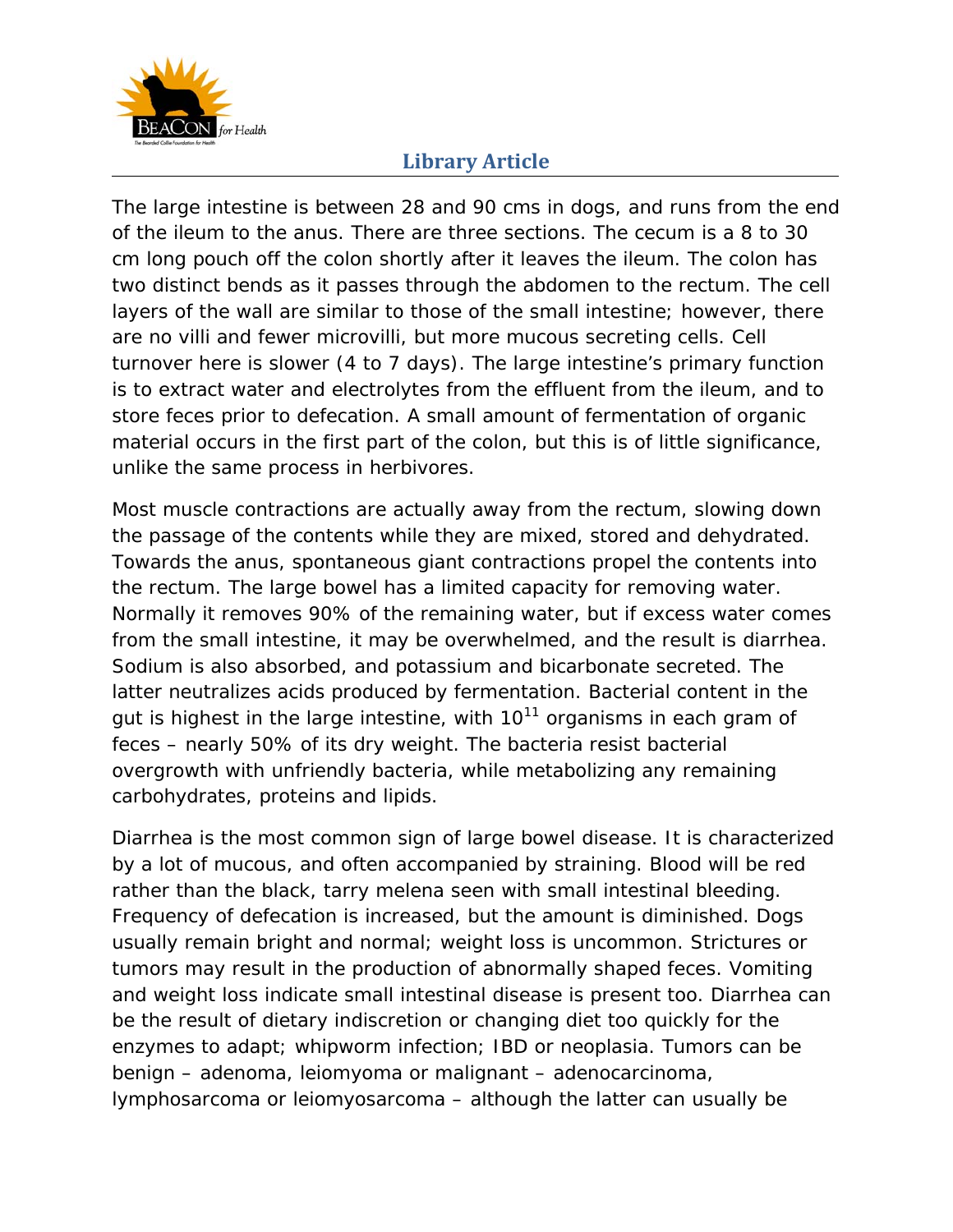

surgically removed completely. Irritable bowel syndrome, also called nervous or spastic colon, is a vague term for large bowel diarrhea that is often fiber responsive (psyllium is curative) or caused by toxins produced by clostridial bacteria. Other causes of large bowel diarrhea are fungal, bacterial or parasitic.

Constipation may result from too efficient removal of fluid from the bowel or insufficient mucous production. Megacolon – enlargement of the colon leading to poor motility – is rare in dogs, and is usually acquired secondary to prolonged mechanical or functional obstruction of defecation.

Function of the rectum and anus depends on the coordination of conscious and unconscious muscular movements. The rectum begins as the colon enters the pelvis. The region is rich in mucous secreting cells. If these cells become inflamed then mucous secretion increases, as does straining and blood appears in the feces. Three kinds of gland empty into the anal region. Anal glands are modified sweat glands that secrete lipid into the lumen of the anus. The glands of the paired anal sacs that lie at positions 4 and 8 just below the skin around the anus secrete a mixture of dead cells, protein, sebaceous fluid and bacteria into the sacs. The circumanal glands surround the anus and are non-secretory. The anus has two sphincters, the internal one is not under conscious control. The external sphincter surrounds the internal one, and is under conscious control. The two sphincters are normally perfectly coordinated, but damage to the pudendal nerve can result in fecal incontinence.

While the anus is not involved in digestion, problems can frequently result in owners deciding to euthanatize the dog. Problems in the area can include: perineal hernia – rectum, urinary bladder or prostate gland can herniate into the anal region; rectal polyps and other tumors; rectal prolapse; proctitis – inflammation often secondary to colitis; rectal stricture – usually the result of trauma or surgery; rectal foreign bodies – these may lodge in the rectum having passed through the rest of the intestinal tract. Foreign bodies can cause secondary fistulas and abscesses. Perianal fistulas are extremely painful and consist of one or multiple tracts running from the lumen of the anus through the skin in the region around the anus. Dogs with broad tail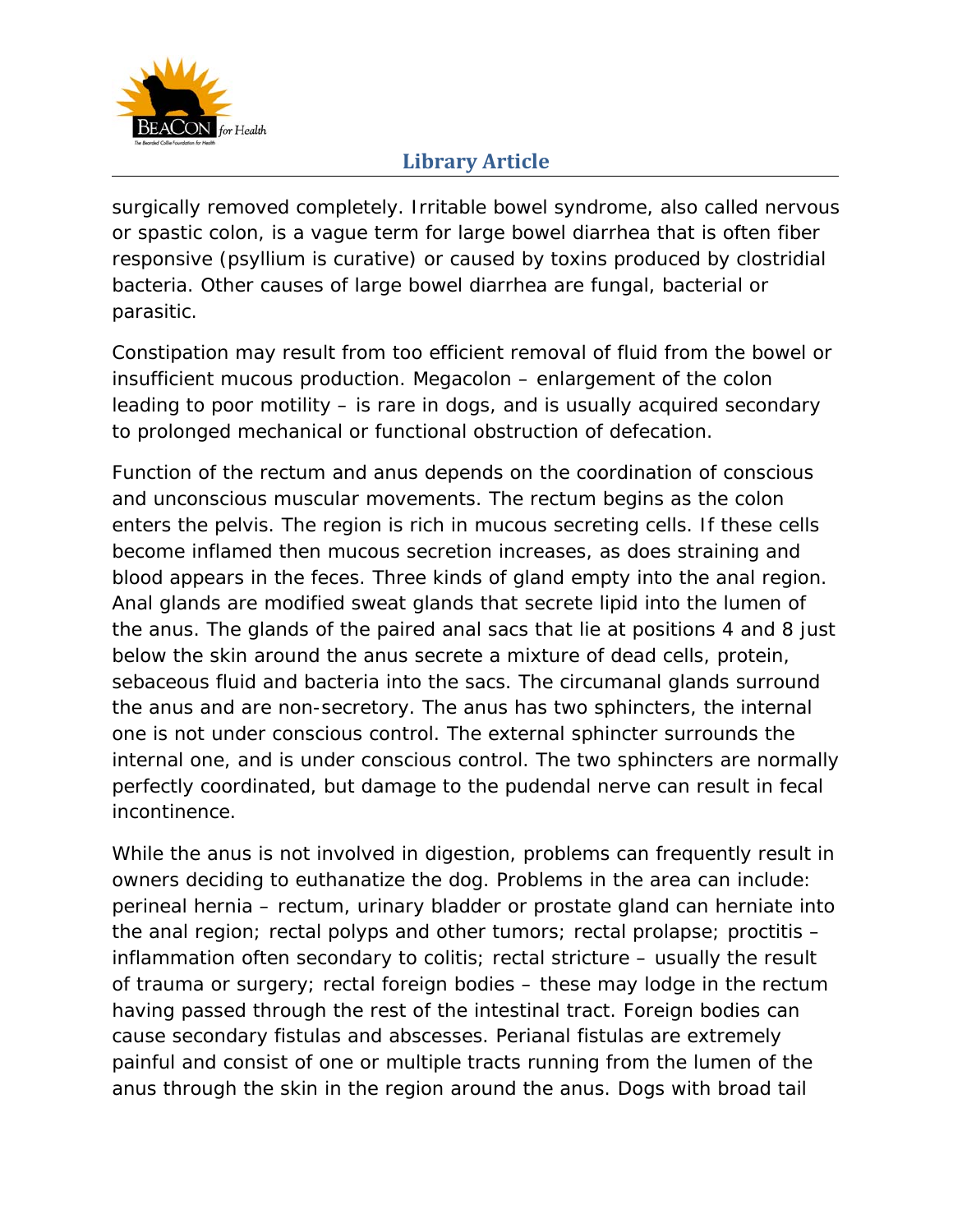

bases that clamp their tails are at increased risk. Low thyroid and poor immune function may also be inciting factors. Surgery and/or topical tacrolimus is usually curative.

Anal sac impaction, inflammation and/or abscessation is common, and owners notice their dog licking or biting at the area, scooting their butts, having trouble sitting (or showing reluctance to do so), pain and straining on defecation. One or both sacs may be involved, and they can readily be palpated through the skin. Normal secretions are clear to pale yellowish brown. Granular material, pus, blood and turbidity are all abnormal. Normally impacted sacs can be expressed easily, but sometimes the secretions form a cement-like block which has to be cleared before you can express them. Abscesses are extremely painful, and can cause fever. They can also lead to fistulas forming. In dogs with a chronic problem, removal of the sacs is recommended. Feeding a high fiber diet may help express the sacs. Adenocarcinomas may affect the anal sacs, and usually metastasize to the nearby lymph nodes.

**The Liver** carries out at least 1500 biochemical functions essential to a dog's survival. It is involved in the metabolism of carbohydrates, lipids, protein, vitamins and endocrine hormones; immune function; storage; making blood clotting factors, iron regulation and even making blood in utero and in extreme situations; making, storing and regulating the secretion of bile; and the detoxifying and excreting of drugs, hormones and several other substances. Its storage capacity, functional reserve and regenerative capabilities are the stuff of legend, but this doesn't make it easy to recognize when something is amiss; and often disease is severe and advanced before a problem is detected.

The liver is composed of six lobes. About 80% of the volume consists of hepatocytes. Another important cell type is the Kupffer cell, these line the blood vessels passing through the liver. These are fixed macrophages – cells that ingest and detoxify substances. They are also needed for the metabolism of iron, lipid, cholesterol and certain hormones. In addition, they have several important functions in the immune system. Its cells are rich in retinoids and store lipids; they also produce most of the collagen that results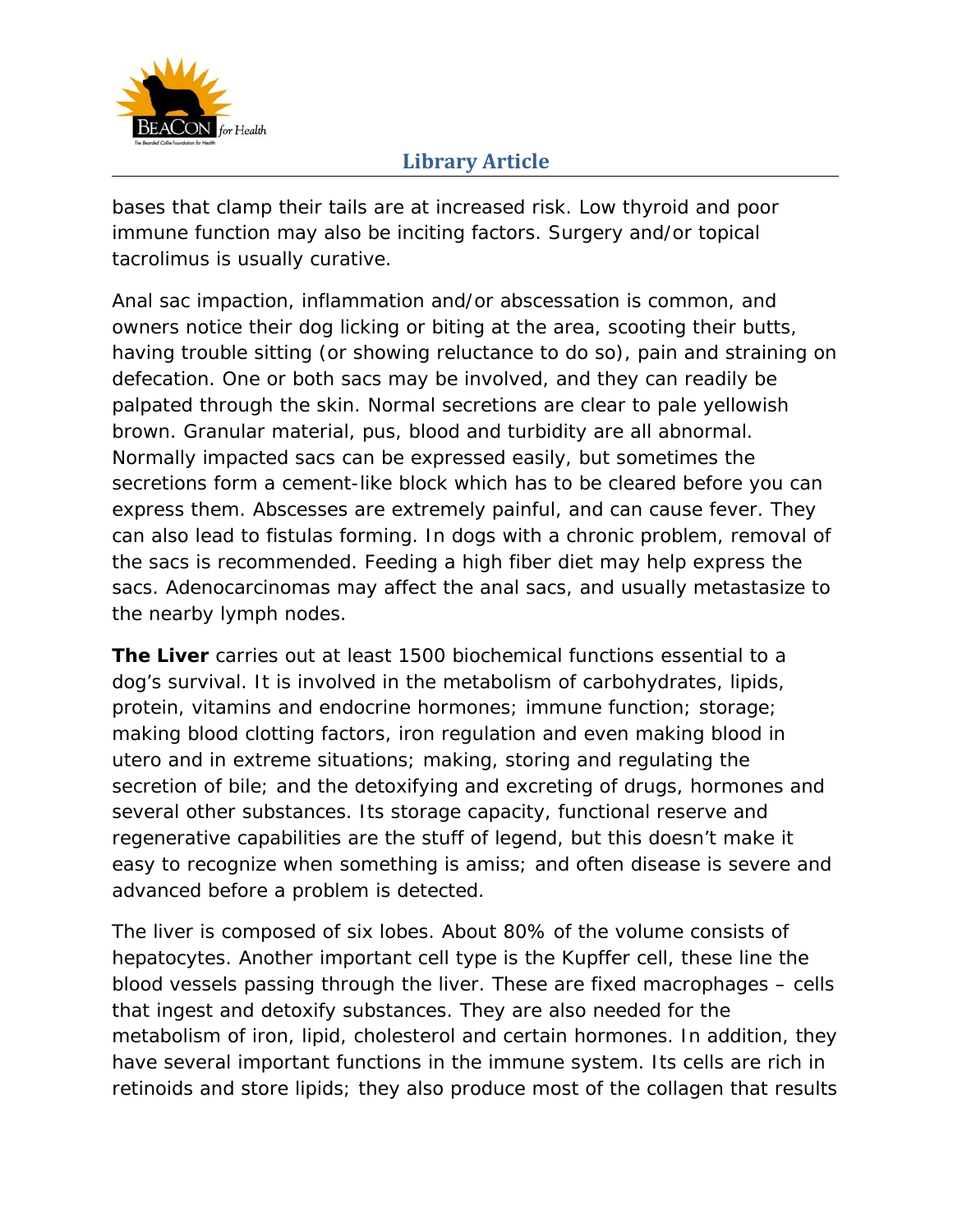

in fibrosis of the liver. The capillaries passing through the liver have fenestrae or gaps allowing the passage of much larger molecules than most blood vessels. When blood pressure increases in the liver though, these close and become less permeable. Blood sinusoids serve to dissipate the pressure of blood entering the liver and store blood; the system is usually maintained at low pressure. Certain bile salts can increase blood flow and pressure within the liver.

Hepatocytes are arranged in cords with one side abutting a blood vessel and the other a bile canaliculus. On both sides surface area is magnified by the presence of microvilli, greatly increasing the surface for nutrient, metabolite, drug, toxin and bile exchange. These cords are supported on a framework of collagen and reticulin fibers.

Bile is formed in the hepatocytes and passes into the canaliculi, then to ductules, ducts and ultimately the gallbladder. Electrolyte and fluid content is modified during this passage. In the gall-bladder it is concentrated and stored until it is expelled into the duodenum to aid in digestion.

Nutrient rich blood from the stomach, intestines, spleen, pancreas, colon and gall-bladder flows into the portal circulation and passes through the liver before entering the rest of the circulation. Nutrients are removed and further processed while undesirable substances absorbed from the gut are removed and/or detoxified. At any one time 10-25% of the blood is in the liver. Much of it is being stored. The liver can actually double its blood storage which alone can lead to liver congestion. During hemorrhage, it can compensate for the loss of 25% of the total blood volume. At rest about 25% of cardiac output is passing through the liver, this changes with exercise, posture and at meal times. While two-thirds of the blood in the liver comes from the portal vein, one third comes through the hepatic artery, which supplies the oxygen needed for liver function. Even brief interruption of blood flow through the hepatic artery can lead to lethal, septic necrosis.

In newborn puppies most of the abdominal cavity is occupied by the liver, in the young dog the ratio of liver to body weight is about 4 to 5: 100, but in older dogs this drops to 2:100. Small livers may be the result of reduced blood perfusion, chronic fibrosis, atrophy of the hepatocytes, or loss of their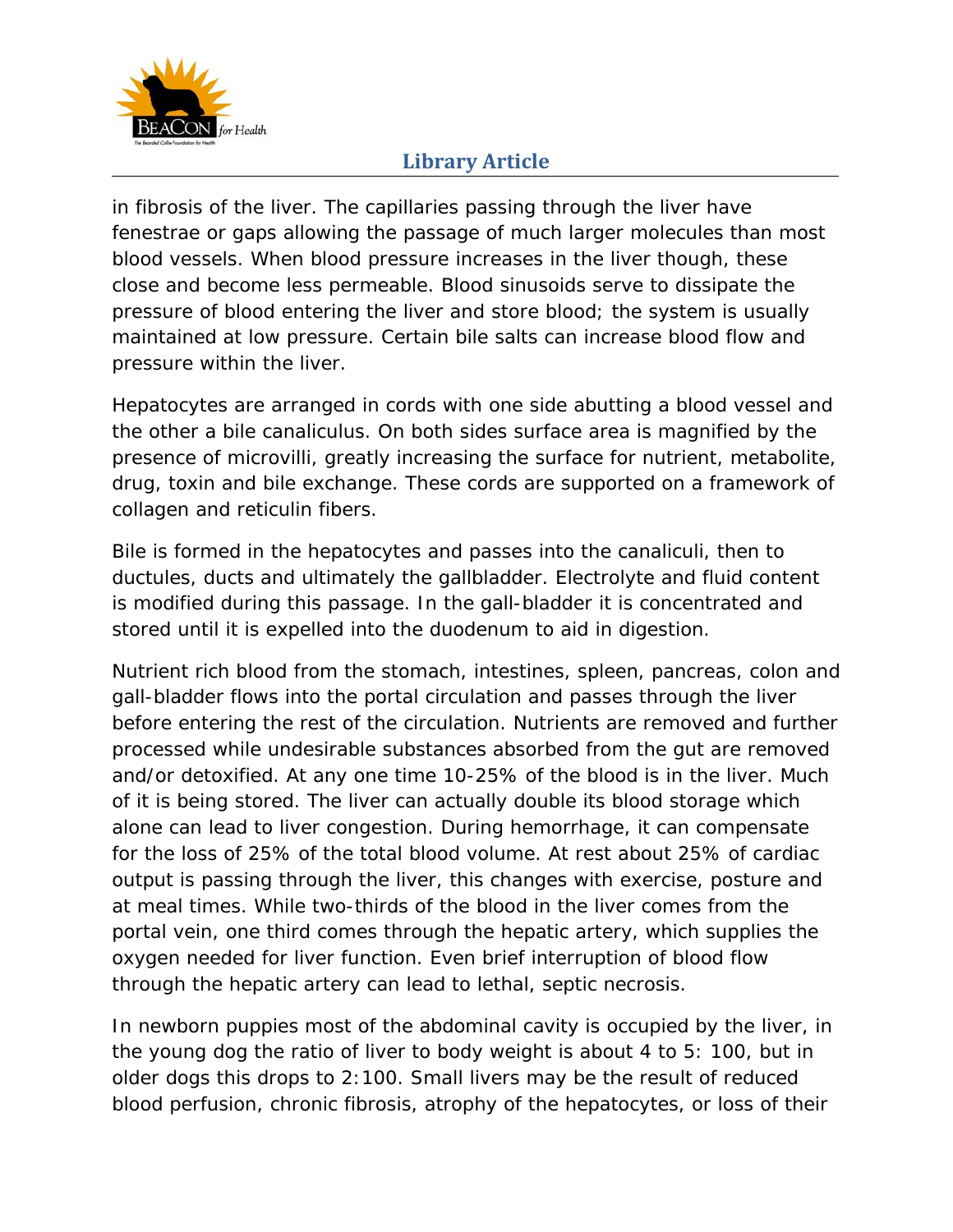

cellular content. Enlarged liver can result from passive congestion, infiltrative or inflammatory conditions, blockage of the bile ducts and cystic liver disease. Drug exposure – barbiturates etc.; infection or inflammation of the hepatocytes can result in increased liver mass secondary to enlargement of the organelles within the cells. If 70% of the liver is removed, in 6 weeks the remaining liver can have regrown to pretty much normal size and functional capacity. During that time, the body must have adequate glucose and coagulation factors provided, however.

Bile acids are formed from cholesterol and bound to an amino acid, usually taurine but sometimes glycine. Bile is secreted in volume into the intestines when food is consumed, and helps digestion and absorption of fat. Bile is released in smaller quantities, sometimes by-passing the gallbladder, at other times. Some dogs will vomit up bile if they have not been fed – particularly before the morning feed. Giving a bed-time cookie is usually enough to prevent this happening.

Early signs of hepatobiliary disease are usually vague – anorexia, vomiting, diarrhea/constipation, weight loss, intermittent fever. A more specific sign would be jaundice – yellowing of the mucous membranes and nonpigmented skin and eye whites – this can appear rapidly with major occlusion of the bile duct or very slowly. Gastrointestinal ulceration and hemorrhage may occur as disease progresses. Bleeding tendencies, due to Vitamin K deficiency, usually take a couple of weeks to appear. Feces may become dark green or dark-green/orange due to increased blood break down or pale gray or tan and fatty if bile flow is obstructed. Significant bleeding into the bowel produces black tarry feces. Increased drinking and urination and the appearance of urobilinogen in urine indicate liver disease, although some animals have problems urinating. Change in liver size can often be palpated. Neurobehavioral changes – ataxia, lethargy, stupor, headpressing, obsessive circling, sudden unexplained blindness, seizures or coma can indicate severe acquired liver insufficiency or congenital portosystemic shunt – where some or all blood from the digestive tract by-passes the liver and goes directly into the main circulation. Ascites, the accumulation of fluid in the abdomen, is often the result of increased blood pressure in the portal vein usually indicating obstruction.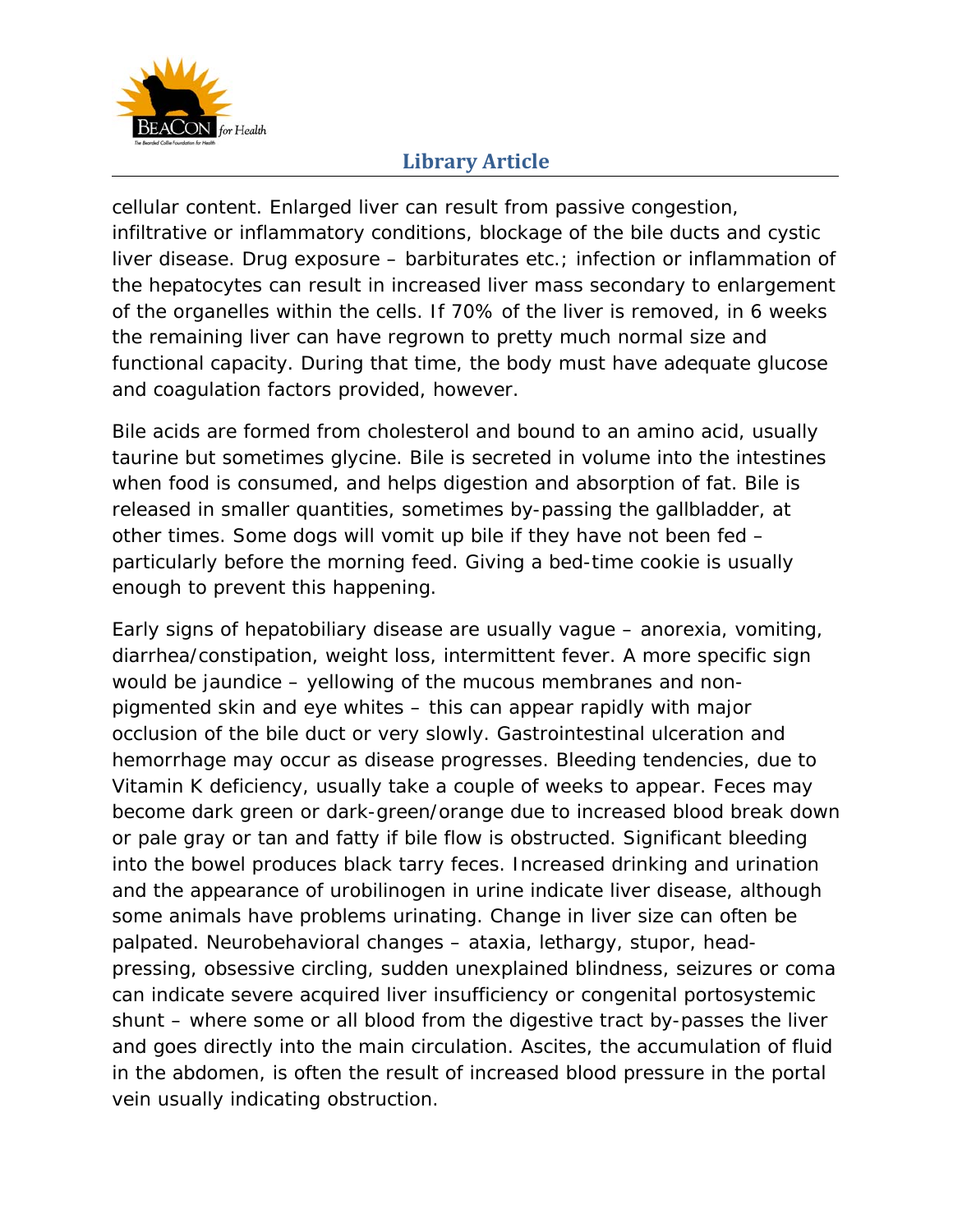

Diagnosis of liver disease begins with basic blood testing a complete blood count and biochemistry profile, in fact in many cases liver disease can be discovered before any physical signs become apparent. However, liver enzymes can be elevated by a number of unrelated conditions – bone disorders or growth; endocrine disease; gastrointestinal and splenic disease; hypoxia; drugs; low blood pressure; neoplasia; systemic infection; trauma; fever; wasp stings or after general anesthesia! If none of these are apparent follow up with ultrasound and biopsy are probably the most helpful procedures for characterizing the cause of the liver disease. X-rays and nuclear scintigraphy may also be helpful.

Acute hepatic failure occurs when a sudden severe insult to the liver results in compromise of at least 70 to 80% of functional liver mass, exceeding the liver's functional reserve and resulting in physical signs. Diffuse necrosis of liver tissue is the most obvious and consistent pathological sign. Causes can include hepatotoxic drugs and anesthetic agents; chemical and biologic substances (aflatoxin; amanita mushrooms; blue green algae; pennyroyal oil; heavy metals; herbicides; fungicides; rodenticides; household cleaners; industrial chemicals, etc.); infectious or parasitic agents (viral hepatitis, acute bacterial cholangiohepatitis; leptospirosis; liver abscess; extrahepatic infections and sepsis; systemic fungal infection – esp histoplasmosis; toxoplasmosis; postcaval heartworm infection); systemic or metabolic disease (acute pancreatitis; acute hemolytic anemia); trauma; diaphragmatic hernia with liver entrapment; heat stroke; surgery where blood pressure and oxygen perfusion is compromised; liver lobe torsion. Treatment depends on the underlying cause of the liver failure. Given the liver's role it is especially vulnerable to a vast array of substances, and this is something we should consider before introducing any substance into our dog's or our family's environment. Apart from acetaminophen antidotes exist for most acute hepatotoxins.

Cholestatic hepatobiliary disease is the result of impaired flow or excretion of normal volumes of bile. Substances normally secreted in the bile build up in circulating blood serum – bile acids, bilirubin, cholesterol – and there is increased activity of enzymes associated with the cells of the biliary tract – alkaline phosphatase (ALP) and gamma-glutamyltransferase (GGT). Jaundice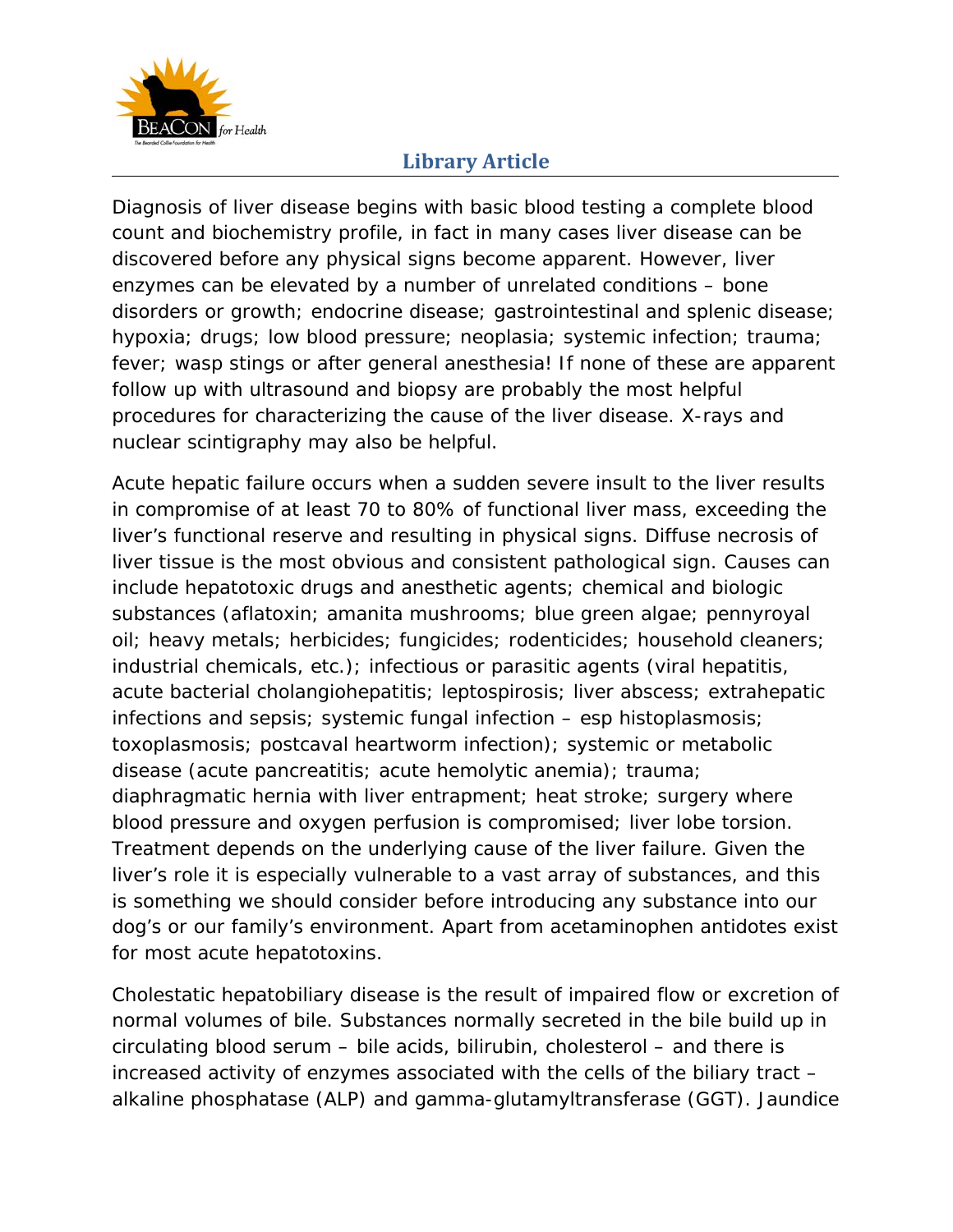

is the hallmark of this condition. Cholestasis can result from blockage or rupture of the bile ducts. This often requires surgical correction. Common causes are pancreatic disease (edema, abscesses, cysts or cancer), or gallstones. Retention of bile in the liver can cause secondary injury to hepatocytes.

Chronic liver disease – hepatic fibrosis and cirrhosis – can also result from a great many causes. Repeated exposure to drugs or toxins; infection; cholestasis; immune injury (chronic idiopathic hepatitis) and hypoxia often secondary to cardiac failure are all potential problems. A single episode of massive hepatic necrosis could cause end stage liver disease. However, the cause is never determined in most cases. One study showed that cirrhosis was responsible for 15% of the cases of liver disease as determined by biopsy.

In cirrhosis fibrous tissue replaces much of the normal liver and the remaining cells become disorganized further limiting function. It is irreversible, and while removing the underlying cause may slow progression of the disease it cannot restore the liver. Blood flow to the liver is compromised, and blood pressure increased, so remaining cells are less able to function.

Nodular hyperplasia is a common post-mortem finding in dogs over the age of 8. These nodules are not precursors to cancerous lesions, and they are not associated with clinical signs. Unfortunately, they cannot be distinguished from primary or secondary neoplasia on ultrasound, only by biopsy.

Liver cancer may be primary or metastatic and virtually all types of cancer have been reported. Metastatic cancer from pancreas, lymph nodes, spleen, mammary glands, adrenal glands, bone, bone marrow, lungs, thyroid glands and gastrointestinal tract is more common, and lymphosarcoma and pancreatic carcinoma are the most common types. Primary tumors are rare, and they are not associated with viral infection, exposure to chemical carcinogens, toxins, drugs or prior liver disease as they are in humans. These tumors can be benign or malignant.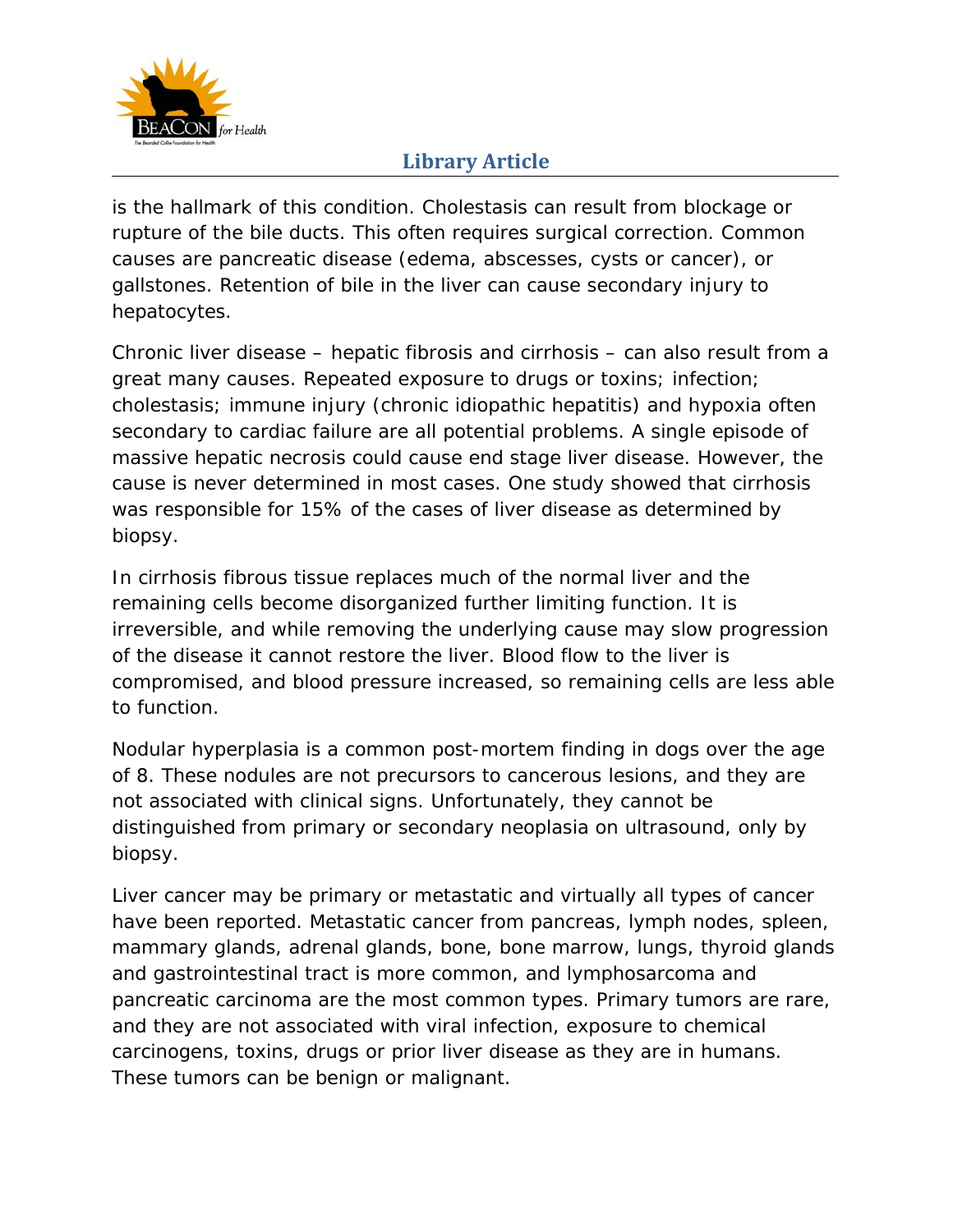

I am not aware of any cases of congenital portosystemic shunts being reported in Beardies. Multiple acquired portosystemic shunts can result as a compensatory response to prolonged elevated portal blood pressure. Likewise hepatic arteriovenous fistulas can form as a result of elevated blood pressure in the hepatic artery diverting blood into the portal system. Neither condition is common. Both are more common in younger dogs, and in certain breeds, but not in beardies.

Hepatic lipidosis is an excessive accumulation of fat (triglycerides) in the liver. It is caused by an imbalance between rate of deposition and dispersal of fat, and can be nutritional, metabolic, hormonal, toxic or hypoxic in origin. The clinical significance depends on the severity and underlying cause. Excess fat does not impair liver function, but results in a large, pale yellow liver – such as that of the foie gras goose. Diabetes mellitus is one of the most common causes. Treating the underlying cause is desirable.

Hypertriglyceridemia – elevated triglyceride (TG) levels in serum - is the most prevalent lipid disorder in dogs. It may result in vomiting, diarrhea and non-localized abdominal pain. Signs frequently resolve with fasting. Seizures may also be a presenting sign. Reducing dietary fat is often curative, but feeding gastrointestinal diets (such as Hill's i/d) may make the condition worse. Blood triglycerides must be measured after fasting the dog to distinguish the condition from normal post feeding elevation of TG. Other rule-outs include diabetes mellitus, which can result in marked increase in TG and mild elevation of cholesterol (CH); protein losing nephropathy due to kidney disease which increases both TG and CH. The primary cause of elevated CH is hypothyroidism, although 30% of dogs with Cushing's Disease (hyperadrenocorticism) have elevated CH, too.

The major function of the **exocrine pancreas** is to secrete digestive enzymes and coenzymes. It also secretes bicarbonate to help neutralize stomach acid, and factors that assist in absorption of Vitamin  $B_{12}$ , zinc and probably other nutrients. Pancreatic fluid inhibits bacterial overgrowth in the duodenum and jejunum, helps with normal degradation of old brush border cells, and promotes growth of the mucosa together with biliary secretions. The pancreas protects itself from digestion by several mechanisms, including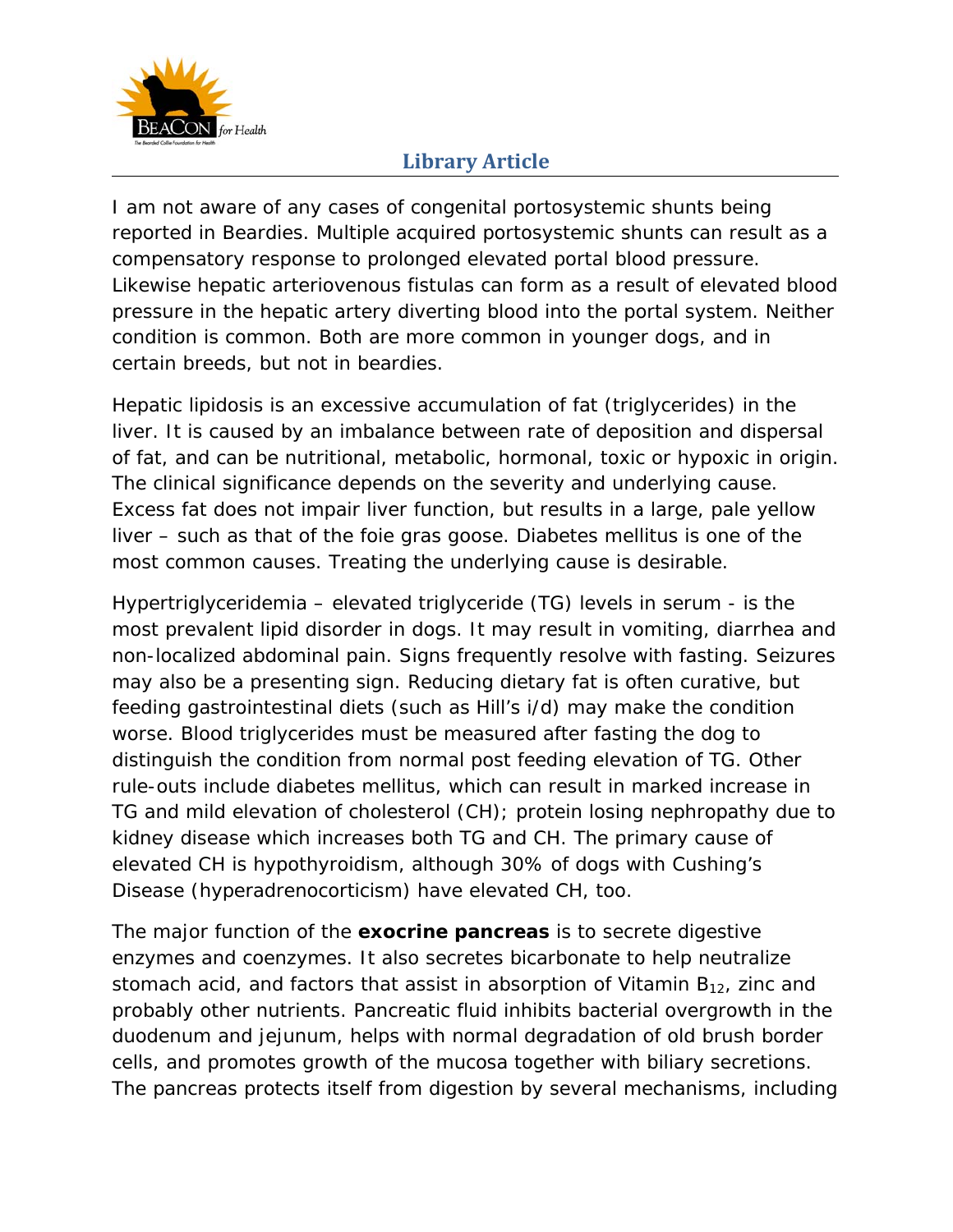

producing an enzyme inhibitor (pancreatic secretory trypsin inhibitor), which it secretes together with the digestive enzymes.

The pancreas has left and right lobes and a small central body where they join together. Embryonically it grows out from the duodenum to which it stays connected by two secretory ducts –pancreatic duct and accessory pancreatic duct. The right lobe lies alongside the duodenum and the left lobe along the pyloric region of the stomach.

The acinar cells of the pancreas secrete enzymes to degrade proteins, lipids and polysaccharides. Proteolytic and phospholipolytic enzymes are stored as inactive zymogens, which are normally activated in the intestines by cleaving a small peptide from the zymogen, so trypsinogens become trypsins etc. This is achieved by an enzyme – enteropeptidase – formed in the enterocytes. The trypsins, chymotrypsins and elastases cleave polypeptides at specific sites, while carboxypeptidases lop off terminal carboxyl residues.

At rest the pancreas secretes about 2% of the bicarbonate and 10% of the enzymes it does when the animal eats a meal. There are cyclic increases though in the amounts secreted. After a meal secretion occurs in two phases, the first, which peaks an hour or two after eating, is rich in enzymes. The second phase occurs about 8 to 11 hours after the meal, is more voluminous and rich in bicarbonate. Low levels of amylase, lipase and zymogens leak into the blood stream.

**Pancreatitis** is inflammation of the exocrine pancreas. Acute pancreatitis has a sudden onset, may occur repeatedly, but causes little or no permanent pathologic change. Chronic pancreatitis is a continuing inflammatory condition resulting in permanent impairment of function. Pancreatitis seems to result when the proteolytic enzymes are activated while still in the pancreas causing autodigestion. This is probably because of a failure of the normal secretory process. In most cases the inciting cause is unknown. Some potential causes are: nutrition/hyperlipoproteinemia – low protein, high fat diets, and especially prevalent in obese animals; drugs, toxins, hypercalcemia; duct obstruction – gall stones, tumors, parasites, trauma, edema, sphincter spasm; duodenal reflux, pancreatic trauma, loss of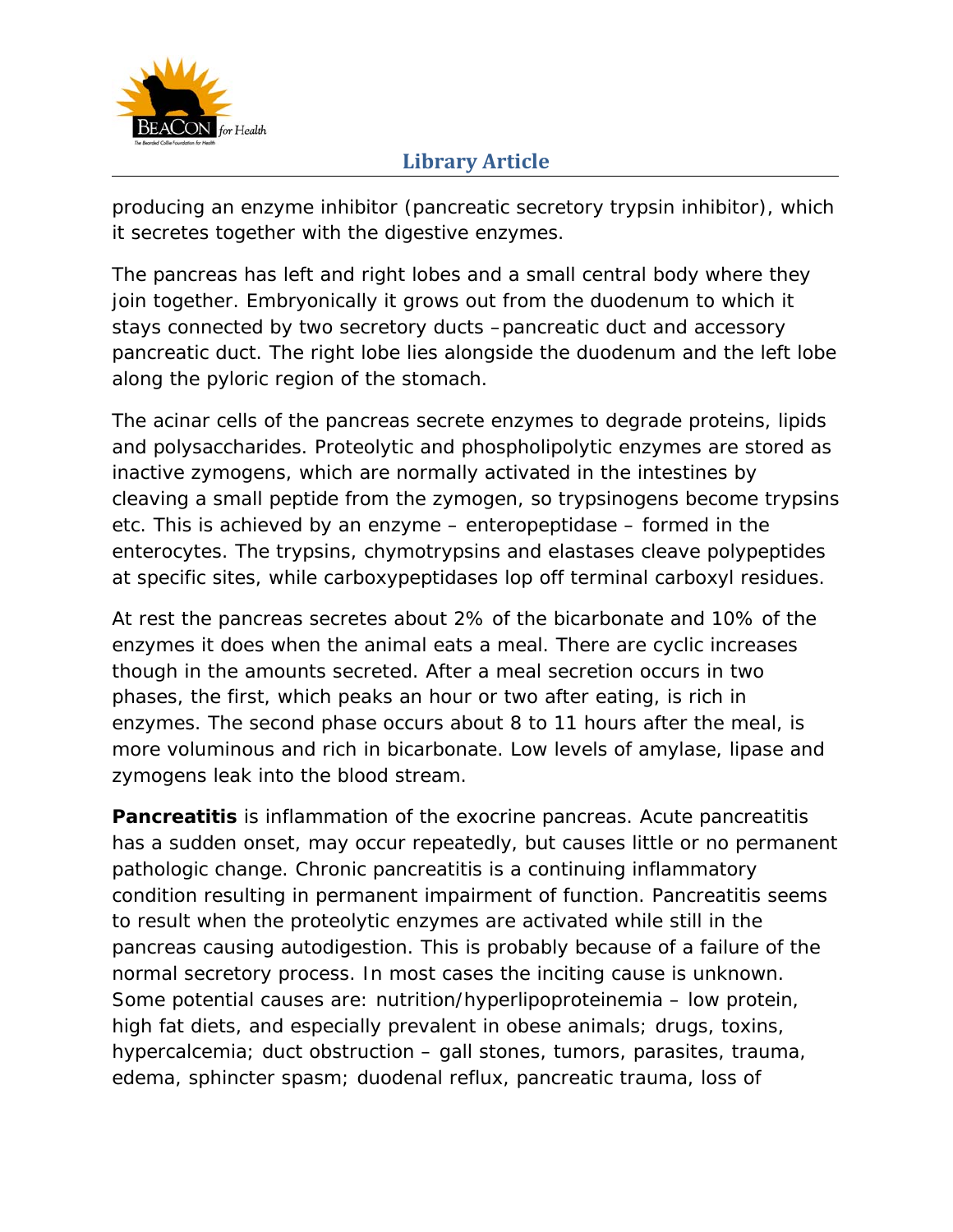

circulation/reperfusion injury; viral, fungal or parasitic infection. The Spec cPL® Test is a new, fast and accurate test for canine pancreatitis.

Signs usually include depression, anorexia, vomiting, sometimes diarrhea and pain – splinting the stomach (praying). In severe cases the dog may have collapsed and be in shock. They are usually mildly to moderately dehydrated and have a fever. In some dogs a mass at the front of the abdomen can be felt. CT scans are the most useful for diagnosing pancreatitis, but ultrasound may be helpful. Fluids and careful electrolyte balance together with nothing given by mouth is the basis for treatment. In uncomplicated cases, prognosis is good for complete recovery, although it is recommended that high fat foods be avoided in future.

**Exocrine pancreatic insufficiency (EPI)** is quite common in Beardies. Pancreatic acinar cells are progressively lost and replaced by fibrous tissue so that the body ultimately fails to produce sufficient digestive enzymes and food is not absorbed but passes through to the feces largely unchanged. Signs do not appear until most of the tissue is lost, for example fat in the feces is usually not observed until 85-90% of the secretory capacity has been lost. Even without pancreatic enzymes, alternate pathways do exist, and up to 63% of ingested protein and 84% ingested fat will be absorbed without pancreatic enzymes.

In the majority of dogs pancreatic acinar atrophy is the primary reason for the EPI. The cause is unknown, although nutritional deficiencies – amino acid imbalance, copper deficiency, protein-calorie malnutrition – have been postulated. Malnourishment secondary to small intestinal mucosal abnormality has also been suggested as dogs often show g/i disturbance long before there is significant weight loss. In humans, and apparently in quite a lot of Beardies, chronic pancreatitis is the cause of EPI. In some cases diabetes mellitus may co-exist with EPI. In some dogs congenital EPI has been reported, as well as EPI secondary to surgical resection of the duodenum.

In many dogs with EPI, enzymes malfunction, there are changes in the mucosa of the small intestine resulting in abnormalities of transport mechanisms and changes in bacterial presence. Dogs have often suffered